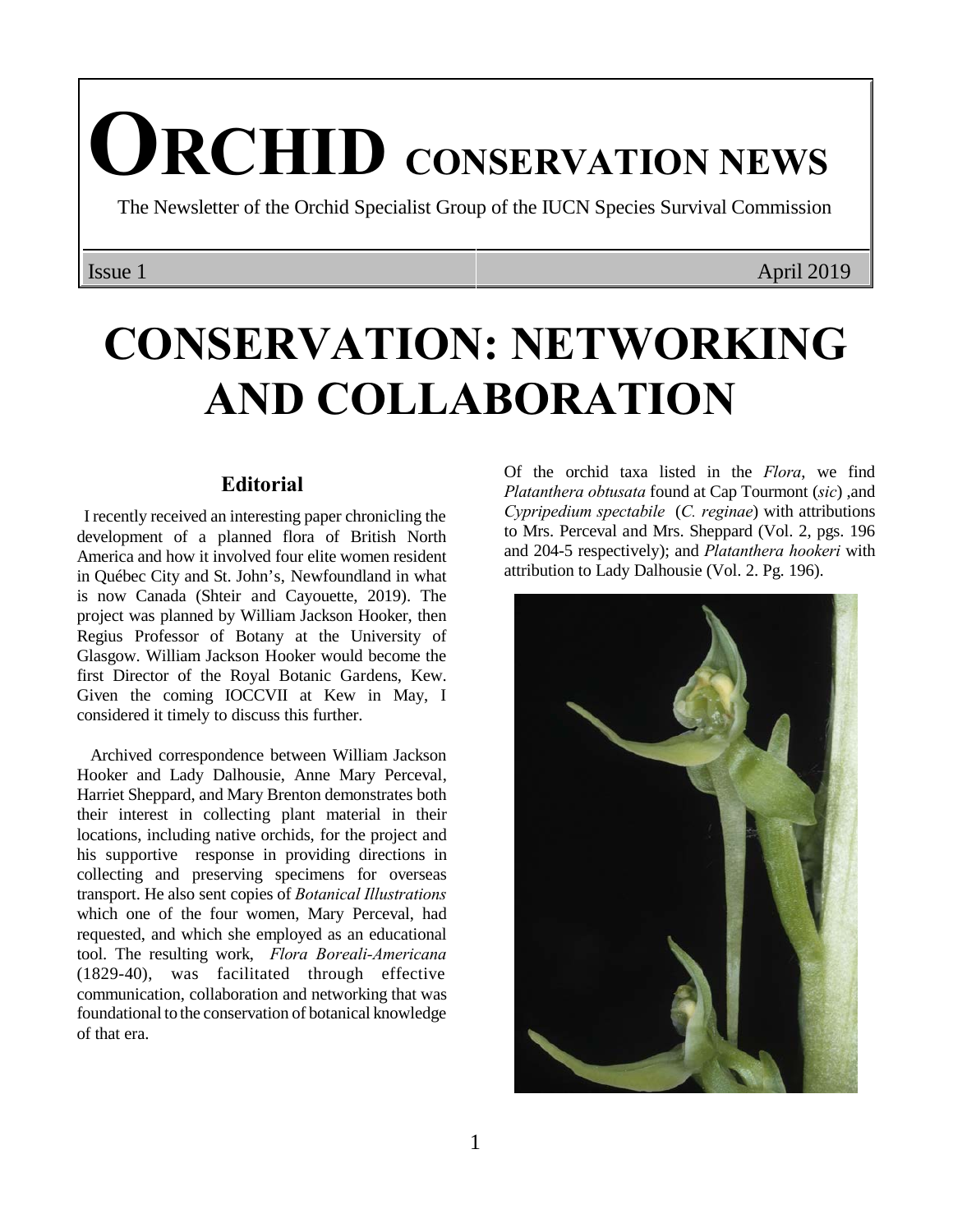

Hooker's Orchid, *Platanthera hookeri* (Torr. ex Gray) Lindl.

The specific epithet honours Sir William Jackson Hooker.

*Marilyn H.S. Light, Editor*

# **On the Bookshelf**

*Flora Boreali-Americana*; or, *the Botany of the Northern Parts of British North America* (London: Henry G. Bohn, 1829-40). 2 vols.)

Biodiversity Heritage Library <https://www.biodiversitylibrary.org/item/13839#page/3/mode/1up>

# **Food for Thought**

 Borrero, H., Alvarez, J.C., Prieto, R.O., and H. Liu (2018). Specialized herbivory on inflorescence stalks of *Trichocentrum undulatum* (Orchidaceae) by *Melanagromyza sp*. (Diptera: Agromyzidae) in Cuba. *Lankesteriana* 18: 189–192.

Brundrett, M. and L. Tedersoo (2019). Misdiagnosis of mycorrhizas and inappropriate recycling of data can lead to false conclusions. *New Phytologist* 221: 18–24.

Lallemand, F., Figura, T., Damesin, C., Fresneau, C., Griveau, C, Fontaine, N., Zeller, B., and Marc-André Selosse (2019). Mixotrophic orchids do not use photosynthates for perennial underground organs. *New Phytologist* 221: 12–17.

Pant, B., Paudel, M.R., Chand, M.B., Pradhan, S., Malia, B.B., and B.B. Raskoti (2018). *Journal of Threatened Taxa* 10: 12523–12530. Open Access.

Shteir, A., and J. Cayoutte (2019). Collecting with "botanical friends": Four women in colonial Quebec and Newfoundland. *Scientia Canadensis* 41: 1–30. [https://doi.org/10.7202/1056314ar](Https://doi.org/10.7202/1056314ar)

Stearn, W.T. (1965). The self-taught botanists who saved the Kew Botanic Garden. *Taxon* 14: 293–298. DOI: 10.2307/1216740 <https://www.jstor.org/stable/1216740>

Suetsugu, K. (2013). Autogamous fruit set in a mycoheterotrophic orchid *Cyrtosia septentrionalis*. *Plant Systematics and Evolution* 299: 481–486. DOI: 10.1007//s006-012-0736-z

Suetsugu, K., Kawakita, A., and M. Kato (2015). Avian seed dispersal in a mycoheterotrophic orchid *Cyrtosia septentrionalis*. *Nature Plants*. Article Number 15052. DOI: 10.1038/NPLANTS.2015.52

## **Mark your Calendar**

**VII International Orchid Conservation Congress** Jodrell Laboratory, Royal Botanical Gardens Kew 28 May – 1 June 2019

#### **For more information and registration:**

https://www.kew.org/kew-gardens/whats-on/7th-intern ational-orchid-conservation-congress

#### **VI Scientific Conference on Andean Orchids**

University of EAFIT, Medellin, Columbia, 6 to 8 August 2019 https://conferenciaorquideasandinas.com/english/

#### **To register and pay, please use the following link:**

http://www.eafit.edu.co/cec/congresos/Paginas/orquideas.as px

Payment will be taken during the registration process, using a credit card. Early bird registration - 1 May 2019.